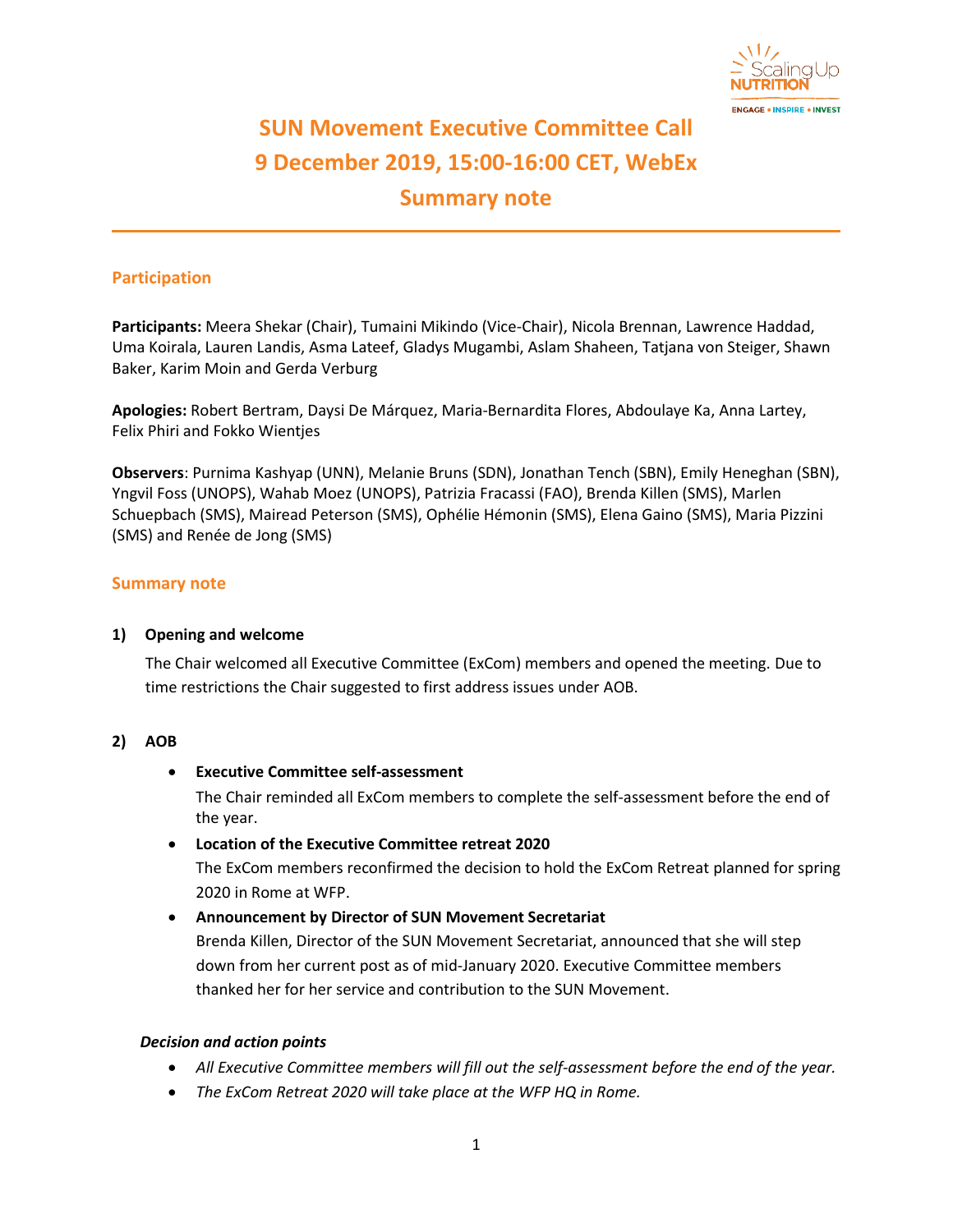

# **3) Discussion and decision on the end process of the SUN Movement Strategic Review and the way forward, including draft TOR facilitation services**

The Executive Committee had a discussion on the proposed end process of the Strategic Review (till end March 2020) and the following process to develop recommendations on the future direction of the SUN Movement for approval by the Lead Group in September 2020. Members expressed appreciation for the inclusive nature of the Strategic Review process und underlined the importance to ensure the process going forward remains inclusive and independent. The SUN Coordinator highlighted the need to further clarify roles and responsibilities of different actors in the process, including what is expected from the SUN Movement Secretariat, and to define the scope of the Terms of Reference (TOR) for facilitation services. Members of the Executive Committee reminded of lessons from the Independent Comprehensive Evaluation (ICE) process and recommended using existing structures and complement them with additional support where needed.

While the proposed timeline until the end of March is extremely tight, the Executive Committee wants to stick to the agreed timing of key milestones. To allow sufficient time for translation of the draft Strategic Review report, consultation with SUN stakeholders and consolidation of their inputs, the Executive Committee considered moving the ExCom retreat by one week to the second week of March. SMS is exploring feasibility of this proposal. The retreat will focus on 1) discussing the draft Strategic Review report and feedback from stakeholder groups; and 2) developing draft recommendations on the future direction of the SUN Movement to the Lead Group. A suggestion was made for the retreat to include one session with Network Facilitators and one session with the Strategic Review team, while the remaining time is reserved for discussions amongst Executive Committee members.

Ahead of the call draft TOR for facilitation services were circulated for review and input. The proposed role for the consultant covers a broader scope than initially agreed in Nepal. The Executive Committee agreed to extend the period of the TOR from February to end June 2020, covering tasks including facilitation of the ExCom retreat and consolidation of feedback from stakeholders on the first draft of the Strategic Review. The SUN Coordinator flagged that such an expanded consultancy will require additional funds which have not been budgeted by the Secretariat. The Executive Committee member tasked to develop the TOR will revise them based on the discussion and add a budget estimate. Options will be explored on how to hire the consultant. Recommendations for suitable candidates are welcome.

With regards to the movement-wide consultation on the draft Strategic Review report. The Strategic Review Team will use feedback merely to correct mistakes if needed, while the direction of their recommendations might not undergo significant change between the draft and final report.